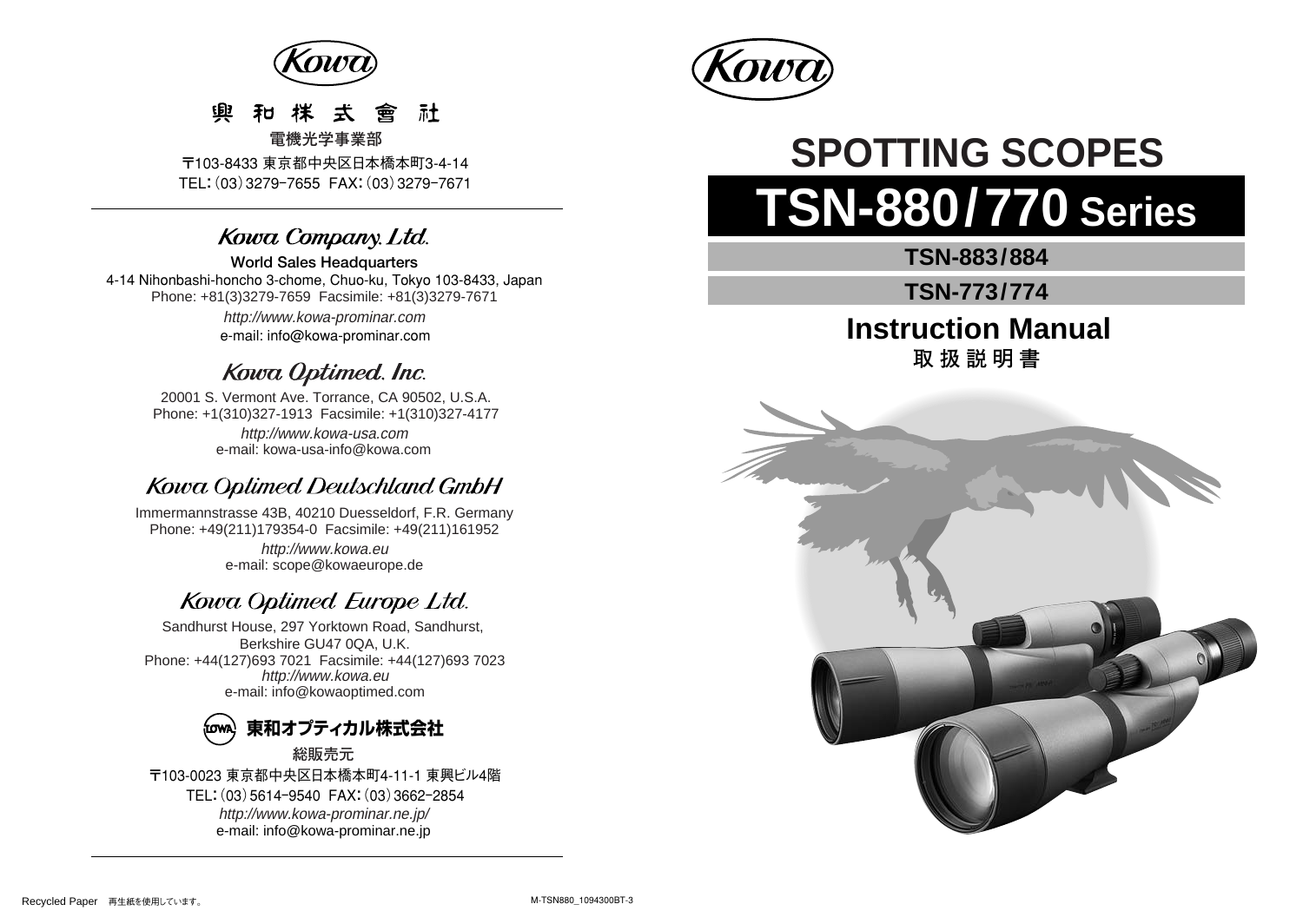# **Foreword**

Thank you for purchasing your Kowa TSN-880/770 Series spotting scope. Please take a few minutes to read the following instruction manual in order to better understand the operation, capabilities, care and maintenance of your spotting scope.

この度はコーワスポッティングスコープTSN-880/770シリーズをお買い上げいただきまして誠にありが とうございました。お使いになる前に、この取扱説明書をよくお読みいただき、正しくお使いください。

**Features and Specifications 各部の名称と主な仕様** 

## **TSN-883/884**





**TSN-883 PROMINAR Fluorite-Crystal Lens, Angled TSN-884 PROMINAR Fluorite-Crystal Lens, Straight**

**TSN-883 プロミナー フローライト・クリスタルレンズ 傾斜型 TSN-884 プロミナー フローライト・クリスタルレンズ 直視型** 

# **TSN-773/774**





**TSN-773 プロミナー プロミナーXDレンズ 傾斜型 TSN-774 プロミナー プロミナーXDレンズ 直視型 TSN-773 PROMINAR PROMINAR XD Lens, Angled TSN-774 PROMINAR PROMINAR XD Lens, Straight**



\*Eyepieces are sold separately. \*アイピースは別売です。

# **Main Body Specifications 本体仕様**

| Model                 | <b>Effective Diameter</b><br>of Objective Lens<br>対物レンズ有効径 | Minimum<br><b>Focusing Distance</b><br>最短合焦距離 | Main Body<br>Length<br>全長       | Main Body<br>Weight<br>重量 | Diameter<br>of Filter*<br>フィルター径* |
|-----------------------|------------------------------------------------------------|-----------------------------------------------|---------------------------------|---------------------------|-----------------------------------|
| TSN-880 Series        |                                                            |                                               |                                 |                           |                                   |
| TSN-883 PROMINAR      | 88 <sub>mm</sub>                                           | 5m(5.5yds)                                    | 343mm (13.50in) 1,520g (53.6oz) |                           | 95 <sub>mm</sub>                  |
| TSN-884 PROMINAR      | 88 <sub>mm</sub>                                           | 5m (5.5yds)                                   | 329mm (12.95in)                 | 1,520g (53.6oz)           | 95 <sub>mm</sub>                  |
| <b>TSN-770 Series</b> |                                                            |                                               |                                 |                           |                                   |
| TSN-773 PROMINAR      | 77 <sub>mm</sub>                                           | 5m(5.5yds)                                    | 318mm (12.52in) 1,330g (46.9oz) |                           | 82mm                              |
| TSN-774 PROMINAR      | 77 <sub>mm</sub>                                           | 5m (5.5yds)                                   | 304mm (11.97in)                 | 1,330g (46.9oz)           | 82mm                              |

\*Filter threads on the objective. \*市販のフィルター取付可能

\*Observation with the hand-held spotting scope is difficult because of image blurring. Use a stable tripod for observation. \*Specifications and appearance of the product are subject to change without prior notice.

\* 手持ちによる観察はブレが出て大変見にくいので、安定した観察用三脚をご使用ください。

\* 製品の仕様および外観は、改良のため予告なく変更されることがあります。

## **Standard Accessories 付属品**

- マウントキャップ
- **Eyepiece Mount Cap** ⑥ ● **Objective Lens Cap** 対物レンズキャップ
- **Instruction Manual (this document)** 取扱説明書(本書)

# **Functions and Use (1) 機能と使い方(1)**

### **■Sliding Hood with Alignment Sight 照準付きスライド式フード**

Slide the hood away from the body to protect the lens from exposure to rain or to keep direct sunlight from entering the spotting scope. When the object you wish to view is difficult to find, the sight built into the lens hood can be used to find the object.

対物レンズへの不必要な光線や雨滴の付着を防ぎます。目標が探しに くいときは、照準を目安に方向を調整してください。

# **■Filter Threads フィルター取り付けネジ**

The filter threads in front of the objective lens allow various types of filters to be attached to the spotting scope. 市販のフィルターを取り付けることができます。

# **■Rotating Tripod Mount 回転式三脚マウント**

The rotating tripod mount allows the spotting scope to be set at various angles while attached to the tripod. The body of the spotting scope can be turned by loosening the lock screw counterclockwise and rotating the scope to the desired position. (The rotation range of the spotting scope is  $225^{\circ}$ .)

\* Do not apply excessive force beyond the 225° rotation range, as this can cause damage to the scope and keep it from rotating smoothly.

回転止めネジを反時計回りに回して緩めると、三脚に固定したまま、 見たい位置にスコープ本体を回転できます。(可動範囲は225°) \*可動範囲を超えて大きな力を加えないでください。故障の原因になるだけ でなく、回転時の操作感が悪くなる場合があります。





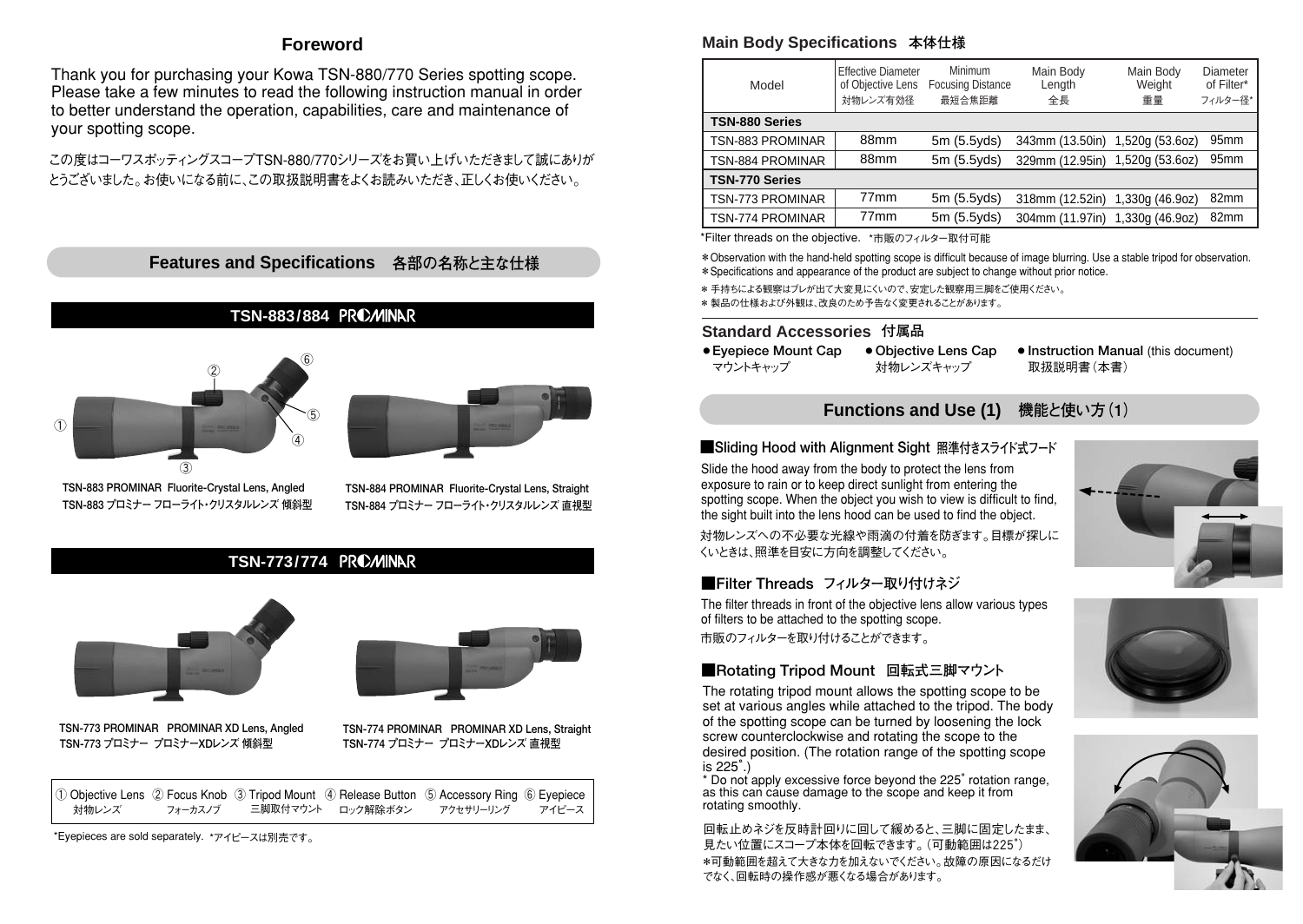# **Functions and Use (2) 機能と使い方(2)**

## **■Tripod Screw 三脚ネジ**

The tripod mount has a removable screw that allows the spotting scope to be attached to either 1/4 and 3/8 inch tripod heads. With the tripod screw inserted the mount can be used on 1/4 inch tripods. Removing the screw allows the scope to be attached to 3/8 inch tripods.



三脚ネジのサイズは1/4インチです。コインなどで変換ネジを外すと 3/8インチの三脚ネジの取り付けもできます。

#### ■Bayonet Eyepiece Mount バヨネット式接眼マウント

The bayonet mount system of the spotting scope allows the eyepiece to be easily attached and removed. The eyepiece locking mechanism securely mounts the eyepieces to the spotting scope and prevents the zoom eyepiece from accidentally falling out of the eyepiece mount from over rotation that can occur when zooming.

バヨネットマウント方式により、アイピースをわずかに回転させるだけで簡単に着脱が行えます。 さらにロック機構を搭載し、ズーム動作などの際の緩みや不意な落下を防止します。

#### **[ How to attach the eyepiece ]**

Align the red dot on the eyepiece with the red dot on the spotting scope and insert the eyepiece. Turn the eyepiece clockwise until it clicks, which indicates that the eyepiece is locked in place. \*The eyepiece can not be attached to the spotting scope unless the red dots are aligned.





アイピースと本体にある赤い点を合わせて差し込みます。アイピースを 時計回りに回転させ、カチッと音がすれば取り付け完了です。 \*差し込み位置が合っていないと取り付けできません。

#### **[ How to remove the eyepiece ]**

When removing the eyepiece, press the release button on the left side of the spotting scope while turning the eyepiece counterclockwise. \*Do not attempt to remove the eyepiece without pressing the release button. This can cause damage to both the spotting scope and eyepiece.

#### **[アイピースの取り外し方]**

アイピースを取り外すときは、本体側面のロック解除ボタンを押しながら、 反時計回りに回してください。 \*ロック解除ボタンを押さずに無理にアイピースを回転させると、故障の 原因になります。

## **■Focus Knob フォーカスノブ**

The focus knob of the spotting scope has a two-step mechanism; one for fine focusing and one for quick focusing. This system allows a smooth transition from quick focusing to fine adjustment. The minimum focus distance is 5 m.

フォーカスノブは、ファインフォーカスと、クイックフォーカスの2段機構を 採用しており、素早いピント移動から微調整までスムーズに行えます。 最近接距離は5mです。



# Quick focus クイックフォーカス ファインフォーカス Fine focus

#### **[ Focusing ]**

When the object is substantially out of focus, use the quick focus knob. to bring the object into focus 3 times faster than when using the fine focus knob. The quick focus knob can focus from 5m to infinity in only two revolutions.

The fine focus is convenient for fine focusing and slight adjustments. \* Do not turn the focus knob beyond its turning range, as it will damage the focusing mechanism.

#### **[ピント調整について]**

ピントが大きくずれている場合、クイックフォーカスでピント調整をすると、 ファインフォーカスの約3倍の速さでピントを合わせることができます。 2本の指で回すとより軽く動かせます。

ピントの微調整にはファインフォーカスが便利です。

ファインフォーカスをお使いになりますと、より細かいピント調整が可能に なります。

\*フォーカスノブの回転範囲を超えて無理に回転させると、故障の原因 になります。

#### **■Accessory Mount**

There is a protective ring that is attached to the accessory mount threads. This protective ring must be removed before attaching any accessories and can only be removed when an eyepiece is not attached to the spotting scope. Turn the accessory ring counterclockwise to unscrew it.



アクセサリー取り付け用のネジには豊富なオプションを取り付けることで、 スコープを様々な楽しみ方でご使用いただけます。 アクセサリーリングは反時計回りに回すと取り外すことができます。

#### ■Objective Lens Cap / Eyepiece Mount Cap

Objective lens cap: The spotting scope comes with a protective cap that be be attached to the front of the spotting scope to protect the objective lens. The objective lens cap can be attached or removed by pressing the buttons on the side of the cap.

Eyepiece mount cap: The spotting scope comes with a protective cap that can be inserted in the eyepiece mount when an eyepiece is not attached to the spotting scope. To attach or remove the eyepiece mount cap, align the dot on the eyepiece cap with the red dot on the spotting scope. Turn the cap clockwise to attach and counterclockwise to remove. The eyepiece lock release button does not have to be pressed when removing the eyepiece mount cap. \* Do not apply force to the cap as it can be damaged.

#### **対物レンズキャップ・マウントキャップ**

対物レンズキャップはスライドボタンを押しながら着脱してください。 マウントキャップはキャップのマークを合わせて回転させて着脱してください。 取り外しの際にロック解除ボタンは使用しません。 \*無理に着脱すると故障の原因となります。



Quick focus クイックフォーカス





スライド ボタン **Buttons**